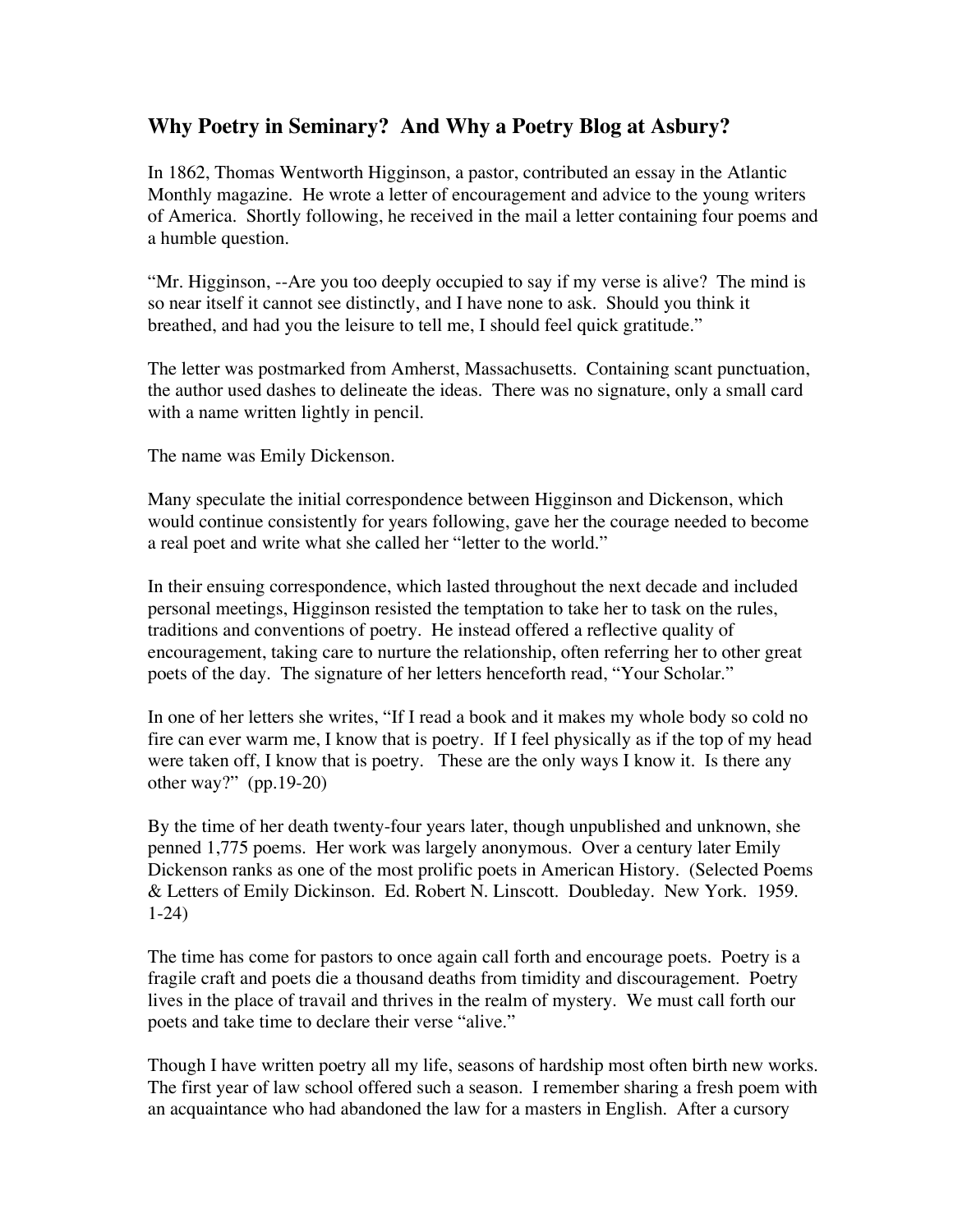glance, he excoriated my work, relegating me a hack. It took years to regain the confidence to write and share again.

One of the all time greatest movie moments occurred in the film, *The Dead Poet's Society*. You undoubtedly remember it. Professor Keating requests a student to read the opening paragraph of the preface entitled, "Understanding Poetry." Nothing short of the script can do it justice.

NEIL: Understanding Poetry, by Dr. J. Evans Pritchard, Ph.D. To fully understand poetry, we must first be fluent with its meter, rhyme, and figures of speech. Then ask two questions: One, how artfully has the objective of the poem been rendered, and two, how important is that objective. Question one rates the poem's perfection, question two rates its importance. And once these questions have been answered, determining a poem's greatest becomes a relatively simple matter.

Keating gets up from his desk and prepares to draw on the chalk board.

NEIL: If the poem's score for perfection is plotted along the horizontal of a graph, and its importance is plotted on the vertical, then calculating the total area of the poem yields the measure of its greatness.

Keating draws a corresponding graph on the board and the students dutifully copy it down.

NEIL: A sonnet by Byron may score high on the vertical, but only average on the horizontal. A Shakespearean sonnet, on the other hand, would score high both horizontally and vertically, yielding a massive total area, thereby revealing the poem to be truly great. As you proceed through the poetry in this book, practice this rating method. As your ability to evaluate poems in this matter grows, so will - so will your enjoyment and understanding of poetry.

Neil sets the book down and takes off his glasses. The student sitting across from him is discretely trying to eat. Keating turns away from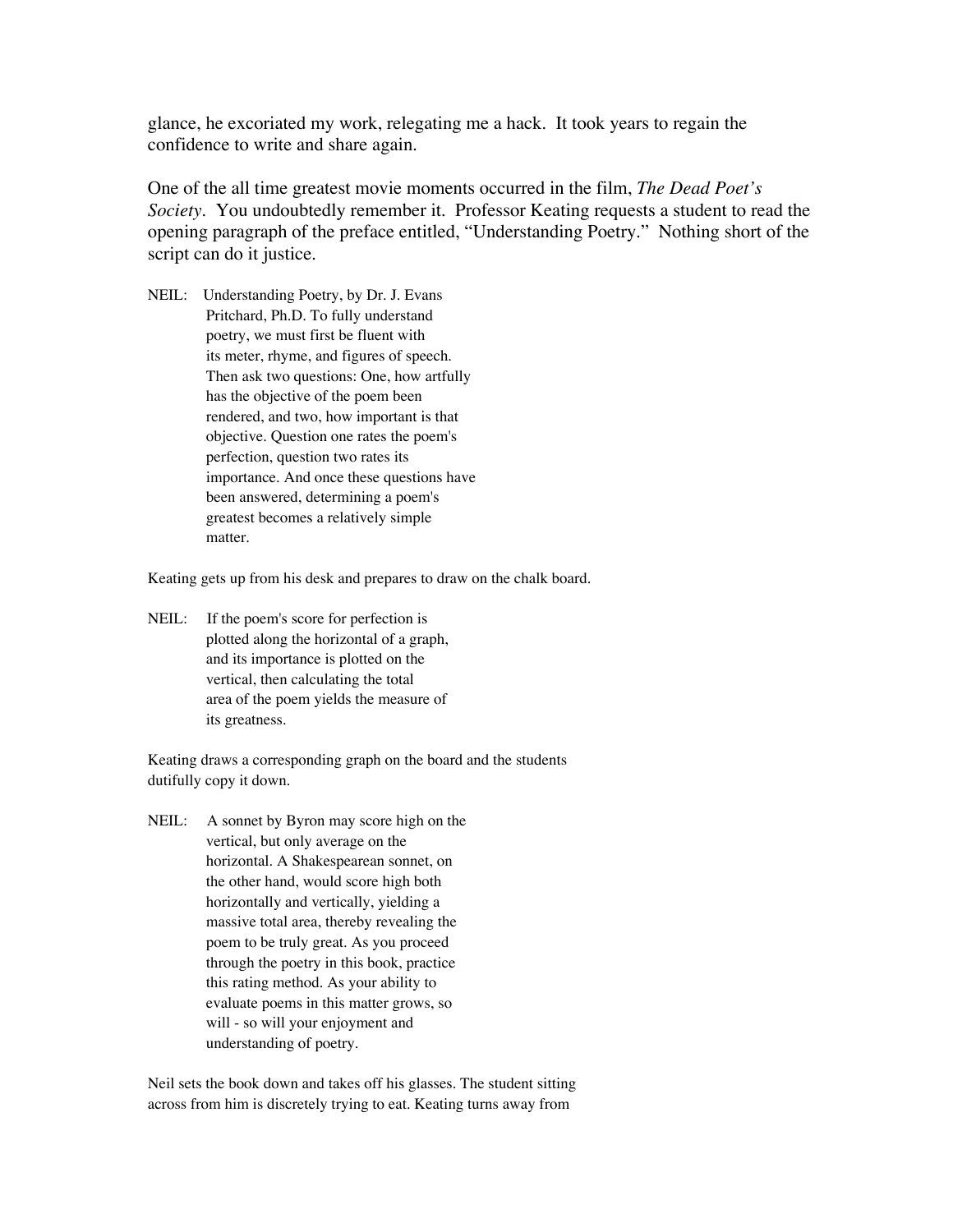the chalkboard with a smile.

# KEATING

 Excrement. That's what I think of Mr. J. Evans Pritchard. We're not laying pipe, we're talking about poetry.

Cameron looks down at the graph he copied into his notes and quickly scribbles it out.

# KEATING

 I mean, how can you describe poetry like American Bandstand? I like Byron, I give him a 42, but I can't dance to it.

Charlie suddenly appear to become interested in the class.

# KEATING Now I want you to rip out that page.

The students look at Keating as if he has just gone mad.

 KEATING Go on, rip out the entire page. You heard me, rip it out. Rip it out!

Charlie looks around at the others. He then looks down at his own notes, which consists of drawing breasts.

# KEATING

Go on, rip it out.

Charlie rips the page out and holds it up.

#### KEATING

 Thank you Mr. Dalton. Gentlemen, tell you what, don't just tear out that page, tear out the entire introduction. I want it gone, history. Leave nothing of it. Rip it out. Rip! Begone J. Evans Pritchard, Ph.D. Rip, shred, tear. Rip it out. I want to hear nothing but ripping of Mr. Pritchard.

Meeks looks around reluctantly and then finally begins tearing out pages.

 KEATING We'll perforate it, put it on a roll.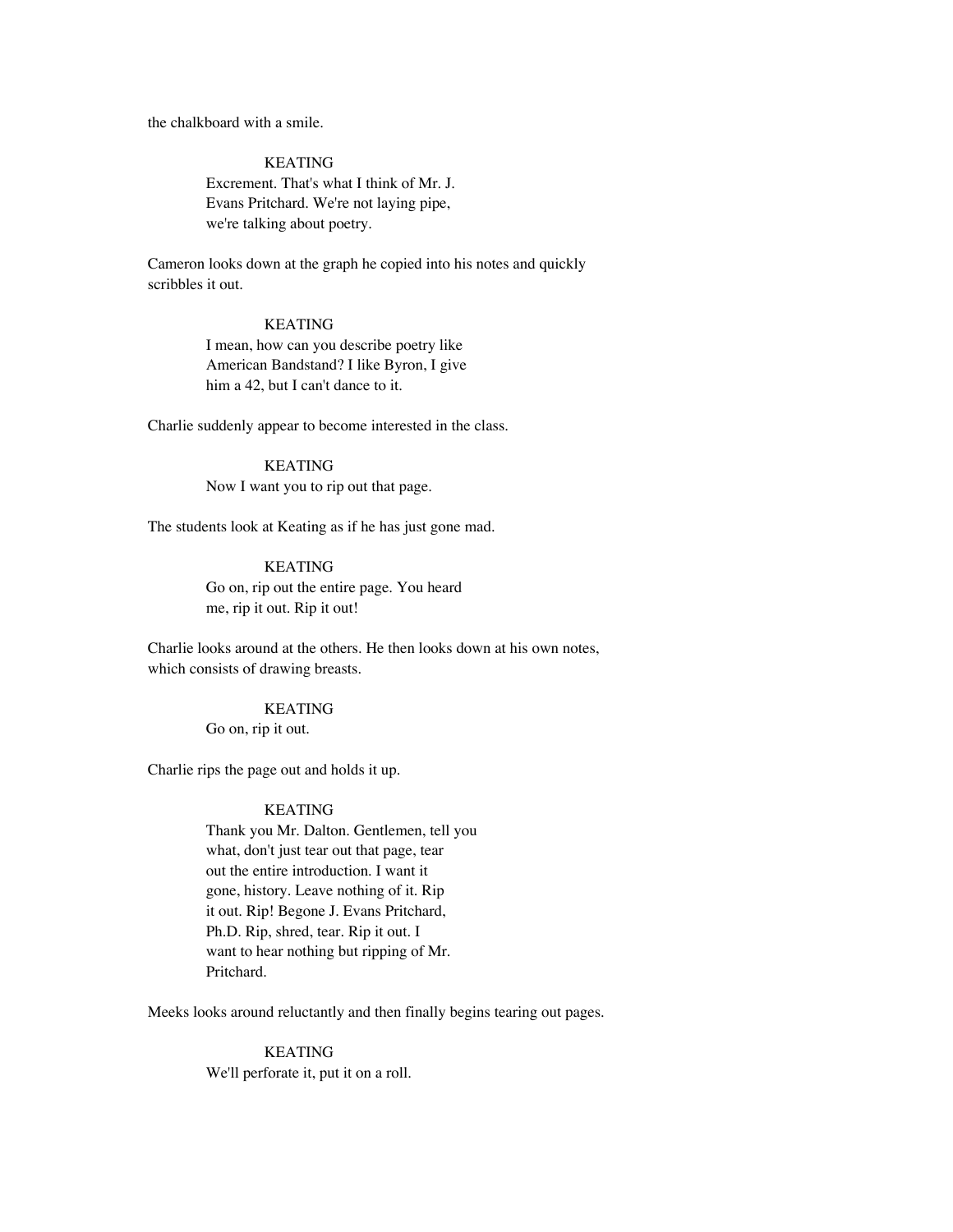#### KEATING

 Keep ripping gentlemen. This is a battle, a war. And the casualties could be your hearts and souls.

Keating holds out the basket to Charlie who spits out a wad of paper.

# KEATING

 Thank you Mr. Dalton. Armies of academics going forward, measuring poetry. No, we will not have that here. No more of Mr. J. Evans Pritchard. Now in my class you will learn to think for yourselves again. You will learn to savor words and language. No matter what anybody tells you, words and ideas can change the world. I see that look in Mr. Pitt's eye, like nineteenth century literature has nothing to do with going to business school or medical school. Right? Maybe. Mr. Hopkins, you may agree with him, thinking "Yes, we should simply study our Mr. Pritchard and learn our rhyme and meter and go quietly about the business of achieving other ambitions." I have a little secret for ya. Huddle up. Huddle up!

The boys get up from their seats and gather around Keating in the center of the class.

# KEATING

 We don't read and write poetry because it's cute. We read and write poetry because we are members of the human race. And the human race is filled with passion. Medicine, law, business, engineering, these are all noble pursuits, and necessary to sustain life. But poetry, beauty, romance, love, these are what we stay alive for. To quote from Whitman: "O me, o life of the questions of these recurring, of the endless trains of the faithless, of cities filled with the foolish. What good amid these, o me, o life? Answer: that you are here. That life exists, and identity. That the powerful play goes on, and you may contribute a verse. That the powerful play goes on and you may contribute a verse.

Keating looks up at Todd.